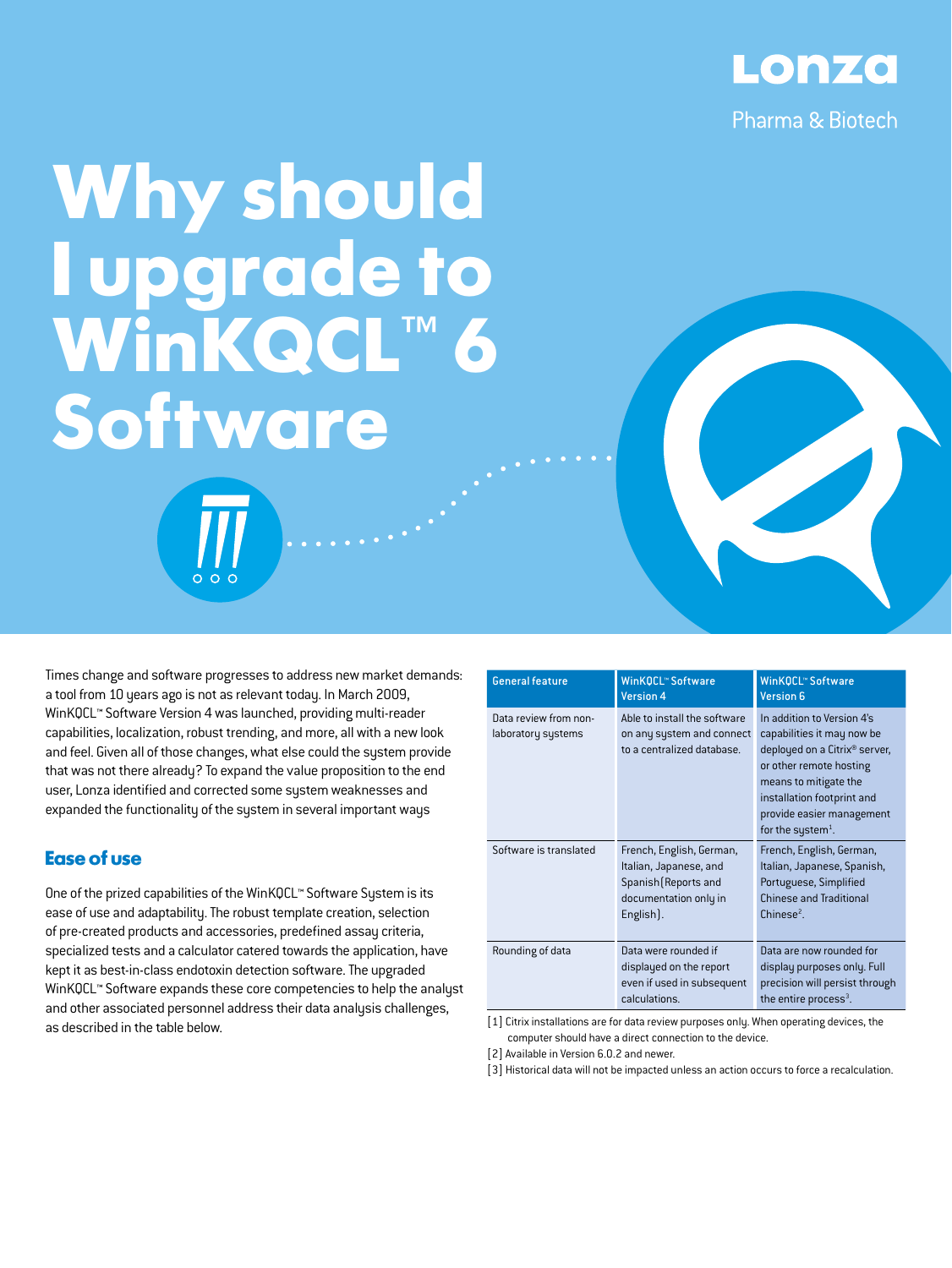# **Why should I upgrade to WinKQCL™ 6**

## **Security and data integrity**

Over the years, new guidelines surrounding data integrity have come into existence and WinKQCL™ Software was maintained to comply with these changes. As described in the table below, the WinKQCL™ Software System conforms with 21 CFR Part11, EU Annex 11, USP <85>, EP 2.6.8, and the new EP 2.6.30 for rFC. Please note that Lonza is willing to assist in comparing the WinKQCL™ Software functionality against any other regulations.

| <b>Data integrity feature</b>     | <b>WinKQCL™ Software</b><br><b>Version 4</b>                                                                     | <b>WinKQCL™ Software</b><br><b>Version 6</b>                                                                          |
|-----------------------------------|------------------------------------------------------------------------------------------------------------------|-----------------------------------------------------------------------------------------------------------------------|
| $SOL$ server backend <sup>1</sup> | WinKQCL™ Software<br>instances only.                                                                             | Any instance.                                                                                                         |
| <b>LIMS</b> export                | XMI                                                                                                              | XML, CSV, Direct to MODA™<br>Platform                                                                                 |
| Configurable export               | <b>None</b>                                                                                                      | CSV                                                                                                                   |
| Audit information                 | Date and time, type, action,<br>user, fileset, description,<br>comment.                                          | Tracks version, computer and<br>workgroup <sup>2</sup> , and expands the<br>detail and coverage for audit<br>entries. |
| Samples from other<br>systems     | Manually enter.                                                                                                  | Copies the information<br>directly into a product<br>worklist.                                                        |
| Listed time on reports            | Always displays time<br>relative to the server.                                                                  | Adjusts and reports offsets<br>based on time zone. Tracks<br>when the report was opened<br>and last modified.         |
| <b>Audit logins</b>               | Only failures for users with<br>the Supervisor role.                                                             | All successful and failed<br>authentications, and logouts<br>for all users in the system.                             |
| Unique record<br>identification   | Tests display execution<br>time, by whom, and the<br>name, but no at-a-glance<br>means of assessing a<br>retest. | Unique record number for<br>each sample and test for an<br>at-a-glance assessment for<br>retests.                     |
| System configurations             | Single configuration for the<br>entire installation.                                                             | Ability to specify settings<br>down to the workgroup or lab<br>setting.                                               |

[1] The system never stores data in external files that can be lost or manipulated. By allowing for the client to connect to a broader configuration range for the server, enterprise installations are permitted.

[2] By tracking the additional information, it will be easier to track the root cause should an issue arise. Furthermore, the version information will now appear on all reports.

| <b>Enterprise feature</b> | <b>WinKQCL™ Software</b><br><b>Version 4</b>                                         | WinKOCL <sup>*</sup> Software<br><b>Version 6</b>                                                                                                    |
|---------------------------|--------------------------------------------------------------------------------------|------------------------------------------------------------------------------------------------------------------------------------------------------|
| Permissions               | Fixed rolls.                                                                         | Fine grain permission control.                                                                                                                       |
| User authentication       | Native users.                                                                        | Native users and/or Active<br>Directory authentication<br>(Windows® Users).                                                                          |
| Creating users            | Manual process.                                                                      | Manual or import process<br>to create User Groups from<br>Active Directory.                                                                          |
| Data segmentation         | All data in a database are<br>accessible by all users.                               | Able to segregate data by<br>functions or labs utilizing<br>logical workgroups.                                                                      |
| WAN performance           | Slow and unreliable<br>connections would<br>disrupt testing, and slow<br>operations. | Minimal performance impact<br>running with a database<br>hosted in a remote location.<br>Client traffic with the server<br>was reduced by up to 96%. |

### **Tests and Data Review**

The most critical part of the workflow is the ability to run routine endotoxin assays and get data in a quick and easily readable format. Our WinKQCL™ Software evolved over time to enhance this functionality at every level.

| <b>Tests feature</b>            | <b>WinKQCL™ Software</b><br><b>Version 4</b>                                                 | WinKQCL" Software<br><b>Version 6</b>                                                                                                               |
|---------------------------------|----------------------------------------------------------------------------------------------|-----------------------------------------------------------------------------------------------------------------------------------------------------|
| Entering reagent<br>information | Manually enter the data.                                                                     | Manually enter the<br>information or utilize a 2D<br>barcode scanner to grab the<br>codes directly from the vials.                                  |
| Supplemental assays             | Quick reads, OD Validation,<br>system tests, universal<br>plate tests, sensitivity<br>tests. | Quick reads, OD Validation,<br>system tests, absorbance<br>plate tests <sup>1</sup> , fluorescence<br>plate tests <sup>2</sup> , sensitivity tests. |
| Stopping a test early           | Option to stop the assay<br>after the lowest standard<br>reacted.                            | <b>Introduced Kinetic</b><br>SmartStop <sup>™3.</sup>                                                                                               |

[1] Universal Plate Test was replaced with Absorbance Plate Test which is the same plate (P/N 7260522) with updated acceptance criteria.

[2] Introduction of a Fluorescence Plate Test to streamline preventative maintenance and OQ activities for fluorescence readers. This replaces the sodium fluorescein assays providing a solid-state plate which grants higher reproducibility and expedites the procedure. Note this feature is not available in the initial WinKQCL™ Software version 6 launch.

[3] Kinetic SmartStop™ provides optional end conditions for the assays.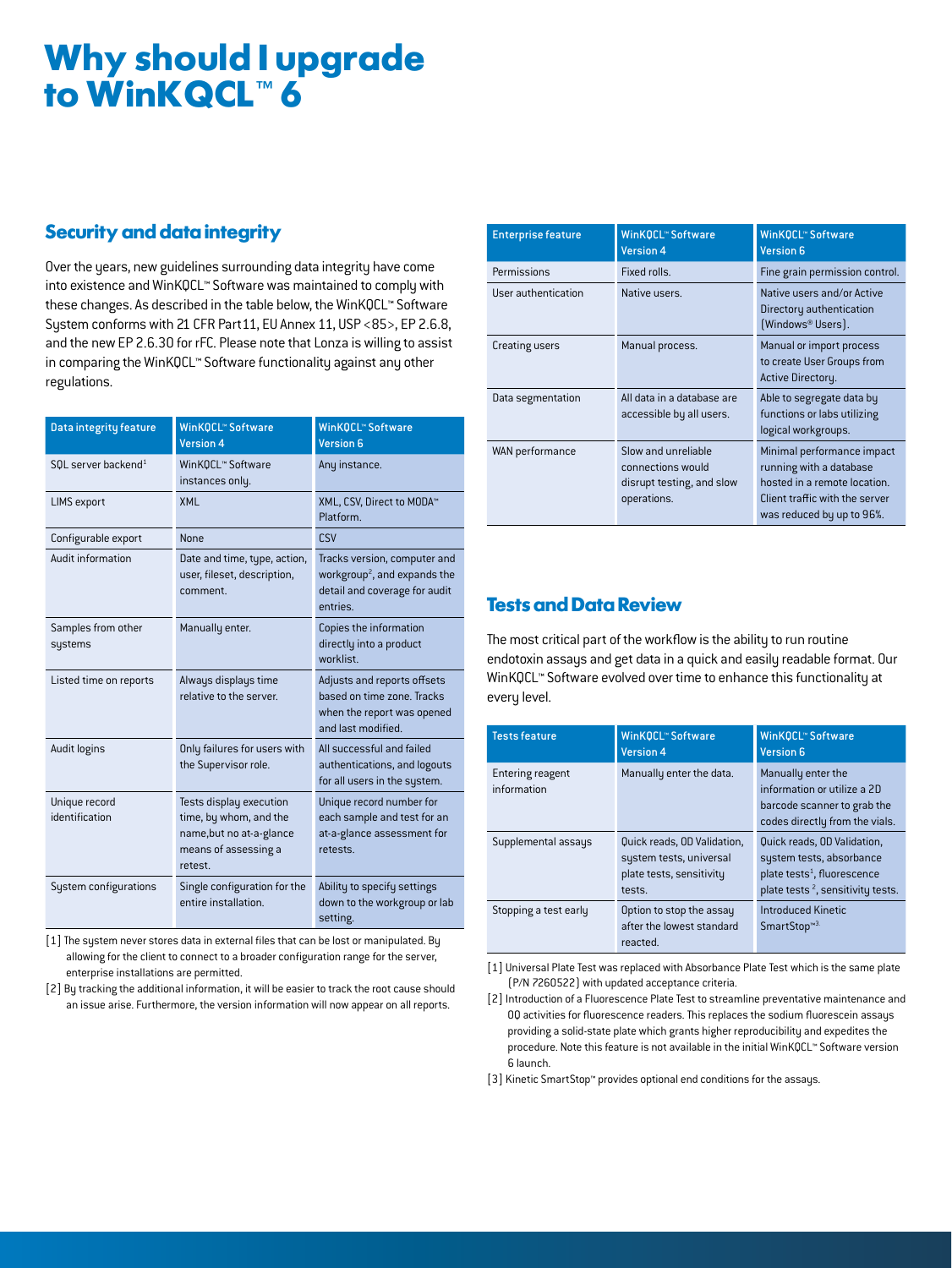# **Why should I upgrade to WinKQCL™ 6**

| <b>Review feature</b>                      | <b>WinKQCL™ Software</b><br><b>Version 4</b>                                                      | <b>WinKQCL™ Software</b><br><b>Version 6</b>                                                                                                                        |
|--------------------------------------------|---------------------------------------------------------------------------------------------------|---------------------------------------------------------------------------------------------------------------------------------------------------------------------|
| Primary test report<br>formats             | Selection from three preset<br>options.                                                           | Rich report configurations to<br>hide or show various settings<br>and lock users out from<br>modifuing the configuration.<br>At-a-glance failures on the<br>report. |
| <b>Regression Models</b>                   | Selection of linear and<br>PowerCurve <sup>™</sup> models.                                        | New option to have the<br>PowerCurve™ regression<br>model fall back to lower<br>polynomial models if a<br>non-monotonic solution is<br>identified.                  |
| Utilizing the analyze<br>feature           | Able to mask and unmask<br>wells                                                                  | Now able to zoom in on a<br>selection of wells during the<br>run or afterwards to assess<br>the nature of the relative<br>reaction curves.                          |
| Correcting assays after<br>the test is run | Modify non-critical<br>information which does<br>not impact results, or<br>calculations           | User may fix layout, modify<br>sample information, alter<br>accessories. All changes are<br>fully traceable and audit-able $^1$ .                                   |
| User responsible for<br>analyzing data     | User who ran the test.                                                                            | Based on permissions may<br>transfer this responsibility to<br>other users $2$ .                                                                                    |
| At-a-glance assessment<br>of failed assays | Need to open a test report<br>and look through the assay<br>to determine if there is an<br>issue. | On the test list, the assay<br>will appear red and when the<br>mouse hovers over the record,<br>it will explain why the test<br>failed                              |
| Trending                                   | Able to trend on test,<br>and sample information,<br>generate graphs and<br>printable reports.    | Now able to also trend on<br>standards information,<br>provided with enhanced ease<br>of use for selecting qualifiers,<br>and deeper reporting<br>configurations.   |

[1] By modifying tests after the run the user may be able to recover from pipetting the wells in the wrong order or inverting PPCs and samples without needing to rerun an entire plate.

[2] While operating in a multi-shift operation, or when letting a test run while the analyst leaves for the day, this permits a different user to assess the work and move the process along – ideal for in process testing and multi-shift operations.

### **Environment Compatibility**

To keep up with new operating systems and database updates, WinKQCL™ Software must expand the matrix of systems with which it works. Windows® XP and Windows® 7 are no longer supported by Microsoft. It is critical in a validated environment to utilize robust systems that can be supported at every level. The expanded systems with which WinKQCL™ Software Version 6 is compatible are shown below.

| <b>Software</b>                                                                                               | <b>WinKQCL™ Software</b><br><b>Version 4</b>                         | <b>WinKOCL</b> <sup>*</sup> Software<br><b>Version 6</b>                                                           |
|---------------------------------------------------------------------------------------------------------------|----------------------------------------------------------------------|--------------------------------------------------------------------------------------------------------------------|
| <b>Operating System</b>                                                                                       | Windows® XP, Windows<br>Server <sup>®</sup> 2003, Windows<br>Vista™. | Manually enter the<br>information or utilize a 2D<br>barcode scanner to grab the<br>codes directly from the vials. |
| Microsoft SOL® Server                                                                                         | 2005.2008                                                            | 2012, 2014, 2016, 2017, 2019                                                                                       |
| Tecan Freedom EVOware®<br>for the PyroTec™ Liquid<br>Handling System and<br>PuroTec™ PRO Sustems <sup>1</sup> | 22                                                                   | 2.2-2.8 SP1                                                                                                        |

[1] The PyroTec™ System is a liquid handling automation tool for routine endotoxin testing of fixed samples and plate configurations. The PyroTec™ Pro System is the third generation of liquid handling automation in Lonza's endotoxin testing portfolio. It reinvents the paradigm by creating a seamless walk-away solution with automatic sample preparation saving analysts time, removing physical strain from repeated tasks, and mitigating human error. Both systems rely on the Freedom® EVOware® module by Tecan that WinKQCL™ Software controls automatically to operate the instruments.